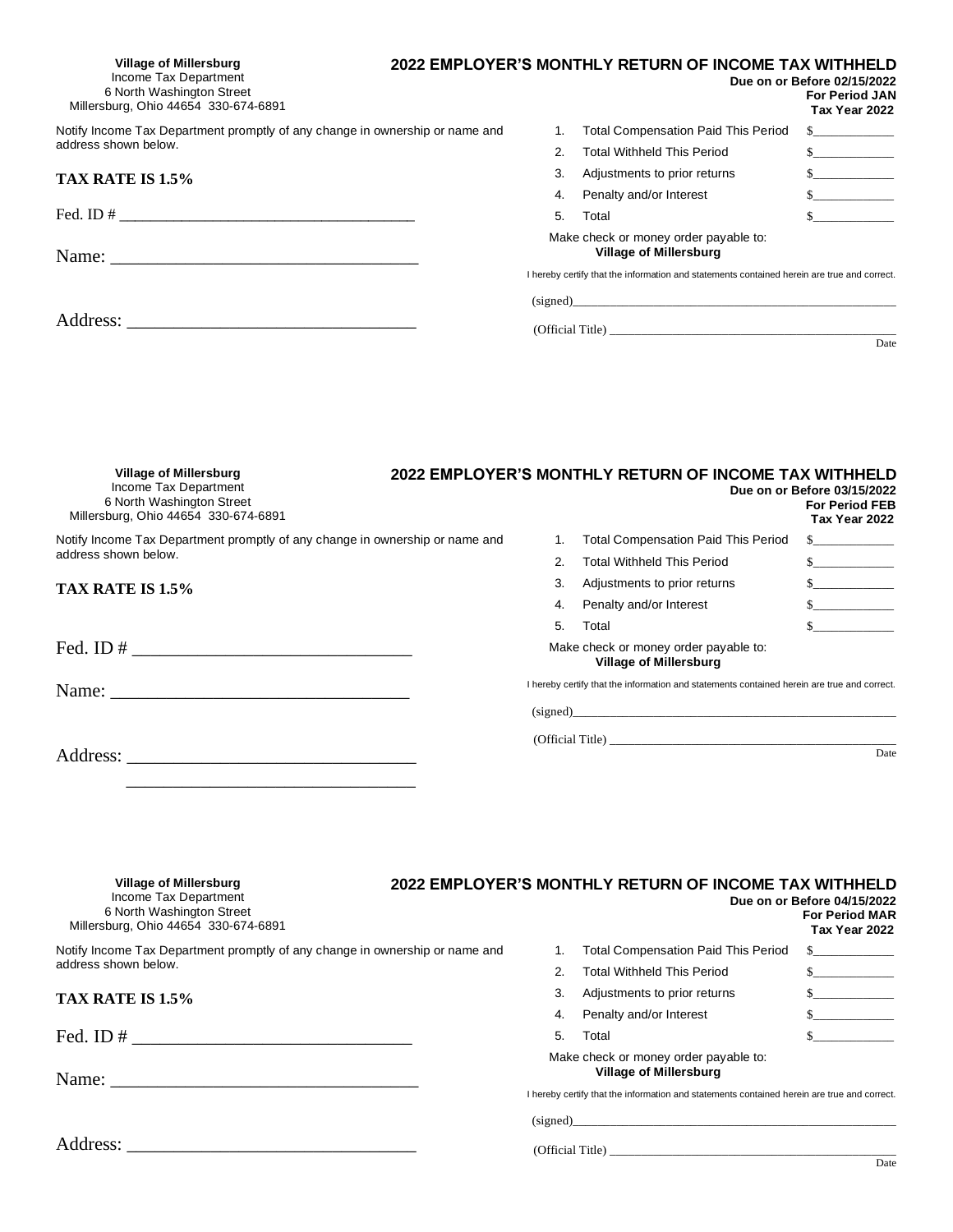| <b>Village of Millersburg</b><br>Income Tax Department<br>6 North Washington Street<br>Millersburg, Ohio 44654 330-674-6891 |     | 2022 EMPLOYER'S MONTHLY RETURN OF INCOME TAX WITHHELD                                       | Due on or Before 05/15/2022<br><b>For Period APR</b><br>Tax Year 2022 |
|-----------------------------------------------------------------------------------------------------------------------------|-----|---------------------------------------------------------------------------------------------|-----------------------------------------------------------------------|
| Notify Income Tax Department promptly of any change in ownership or name and                                                | 6.  | <b>Total Compensation Paid This Period</b>                                                  | $\frac{\text{S}}{\text{S}}$                                           |
| address shown below.                                                                                                        | 7.  | <b>Total Withheld This Period</b>                                                           | $\sim$                                                                |
| TAX RATE IS 1.5%                                                                                                            | 8.  | Adjustments to prior returns                                                                | s                                                                     |
|                                                                                                                             | 9.  | Penalty and/or Interest                                                                     | $\sim$                                                                |
|                                                                                                                             | 10. | Total                                                                                       | $\sim$                                                                |
|                                                                                                                             |     | Make check or money order payable to:<br><b>Village of Millersburg</b>                      |                                                                       |
|                                                                                                                             |     | I hereby certify that the information and statements contained herein are true and correct. |                                                                       |
|                                                                                                                             |     | (signed)                                                                                    |                                                                       |
|                                                                                                                             |     | (Official Title)                                                                            |                                                                       |
|                                                                                                                             |     |                                                                                             | Date                                                                  |
|                                                                                                                             |     |                                                                                             |                                                                       |

| Village of Millersburg<br>Income Tax Department<br>6 North Washington Street<br>Millersburg, Ohio 44654 330-674-6891 |    | 2022 EMPLOYER'S MONTHLY RETURN OF INCOME TAX WITHHELD                                       | Due on or Before 06/15/2022<br><b>For Period MAY</b><br>Tax Year 2022 |
|----------------------------------------------------------------------------------------------------------------------|----|---------------------------------------------------------------------------------------------|-----------------------------------------------------------------------|
| Notify Income Tax Department promptly of any change in ownership or name and                                         | 6. | <b>Total Compensation Paid This Period</b>                                                  |                                                                       |
| address shown below.                                                                                                 |    | <b>Total Withheld This Period</b>                                                           | $\mathbb{S}$                                                          |
| TAX RATE IS 1.5%                                                                                                     | 8. | Adjustments to prior returns                                                                | $\sim$                                                                |
|                                                                                                                      | 9. | Penalty and/or Interest                                                                     |                                                                       |
|                                                                                                                      |    | 10. Total                                                                                   |                                                                       |
| Fed. ID $\#$                                                                                                         |    | Make check or money order payable to:<br><b>Village of Millersburg</b>                      |                                                                       |
|                                                                                                                      |    | I hereby certify that the information and statements contained herein are true and correct. |                                                                       |
|                                                                                                                      |    |                                                                                             |                                                                       |
|                                                                                                                      |    |                                                                                             |                                                                       |
| Address:                                                                                                             |    |                                                                                             | Date                                                                  |

| <b>Village of Millersburg</b><br>Income Tax Department<br>6 North Washington Street<br>Millersburg, Ohio 44654 330-674-6891                                                                                                                                                                            |     | 2022 EMPLOYER'S MONTHLY RETURN OF INCOME TAX WITHHELD                                                                                                                 | Due on or Before 07/15/2022<br><b>For Period JUNE</b><br>Tax Year 2022 |
|--------------------------------------------------------------------------------------------------------------------------------------------------------------------------------------------------------------------------------------------------------------------------------------------------------|-----|-----------------------------------------------------------------------------------------------------------------------------------------------------------------------|------------------------------------------------------------------------|
| Notify Income Tax Department promptly of any change in ownership or name and                                                                                                                                                                                                                           | 6.  | <b>Total Compensation Paid This Period</b>                                                                                                                            | $S_{\perp}$ . The same state of $S_{\perp}$                            |
| address shown below.                                                                                                                                                                                                                                                                                   |     | <b>Total Withheld This Period</b>                                                                                                                                     |                                                                        |
| TAX RATE IS 1.5%                                                                                                                                                                                                                                                                                       | 8.  | Adjustments to prior returns                                                                                                                                          | s                                                                      |
|                                                                                                                                                                                                                                                                                                        | 9.  | Penalty and/or Interest                                                                                                                                               | $\sim$                                                                 |
| Fed. ID # $\frac{1}{2}$ = $\frac{1}{2}$ = $\frac{1}{2}$ = $\frac{1}{2}$ = $\frac{1}{2}$ = $\frac{1}{2}$ = $\frac{1}{2}$ = $\frac{1}{2}$ = $\frac{1}{2}$ = $\frac{1}{2}$ = $\frac{1}{2}$ = $\frac{1}{2}$ = $\frac{1}{2}$ = $\frac{1}{2}$ = $\frac{1}{2}$ = $\frac{1}{2}$ = $\frac{1}{2}$ = $\frac{1}{2$ | 10. | Total                                                                                                                                                                 | $\mathbb{S}$                                                           |
|                                                                                                                                                                                                                                                                                                        |     | Make check or money order payable to:<br><b>Village of Millersburg</b><br>I hereby certify that the information and statements contained herein are true and correct. |                                                                        |
|                                                                                                                                                                                                                                                                                                        |     | (signed)                                                                                                                                                              |                                                                        |
| Address:                                                                                                                                                                                                                                                                                               |     |                                                                                                                                                                       |                                                                        |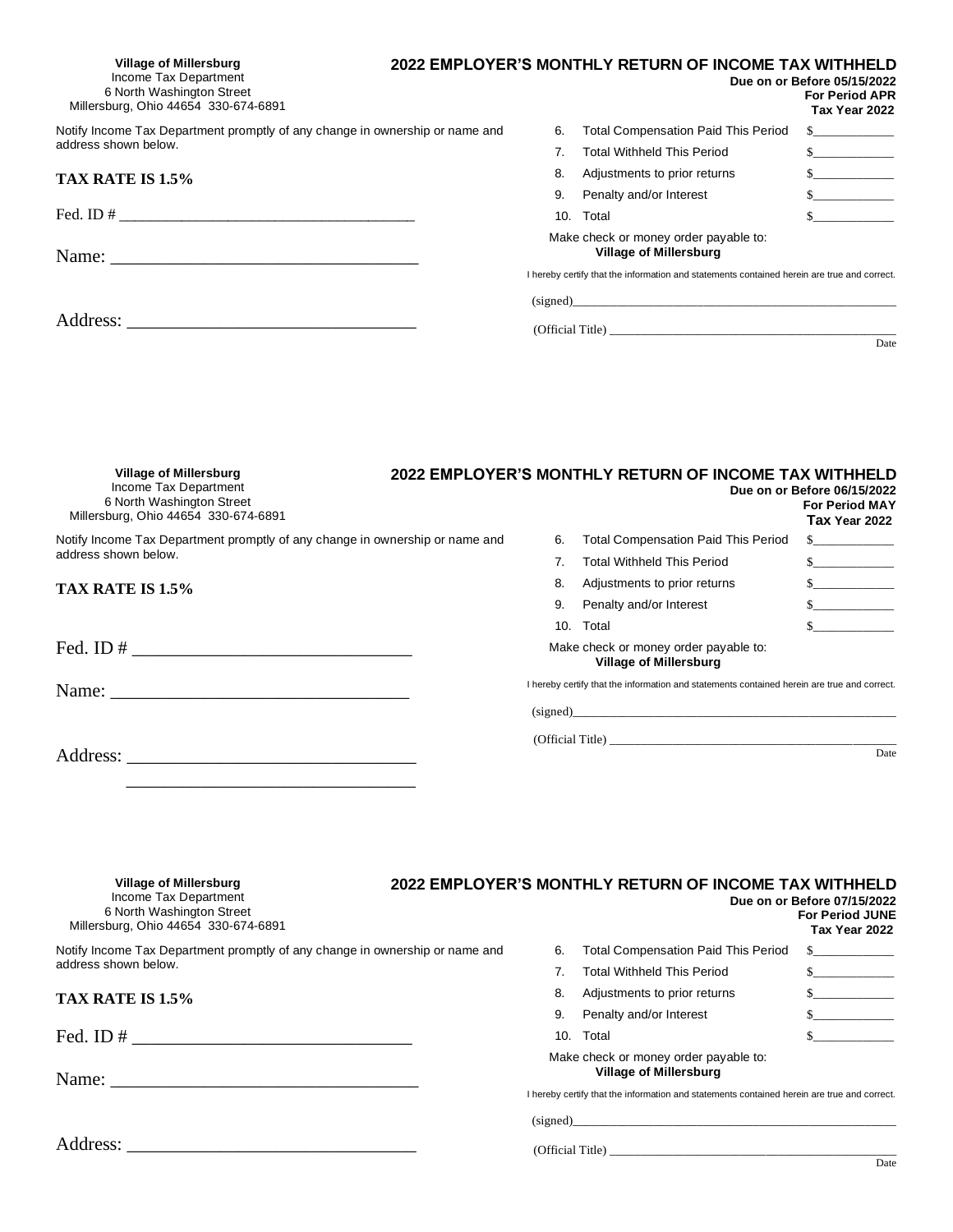| Village of Millersburg<br>Income Tax Department<br>6 North Washington Street<br>Millersburg, Ohio 44654 330-674-6891 |     | 2022 EMPLOYER'S MONTHLY RETURN OF INCOME TAX WITHHELD                                       | Due on or Before 08/15/2022<br><b>For Period JUL</b><br>Tax Year 2022 |
|----------------------------------------------------------------------------------------------------------------------|-----|---------------------------------------------------------------------------------------------|-----------------------------------------------------------------------|
| Notify Income Tax Department promptly of any change in ownership or name and                                         | 11. | <b>Total Compensation Paid This Period</b>                                                  |                                                                       |
| address shown below.                                                                                                 |     | <b>Total Withheld This Period</b>                                                           | s                                                                     |
| TAX RATE IS 1.5%                                                                                                     |     | 13. Adjustments to prior returns                                                            |                                                                       |
|                                                                                                                      |     | 14. Penalty and/or Interest                                                                 | $\sim$                                                                |
|                                                                                                                      | 15. | Total                                                                                       | $s \sim$                                                              |
|                                                                                                                      |     | Make check or money order payable to:<br><b>Village of Millersburg</b>                      |                                                                       |
|                                                                                                                      |     | I hereby certify that the information and statements contained herein are true and correct. |                                                                       |
|                                                                                                                      |     | (signed)                                                                                    |                                                                       |
|                                                                                                                      |     | (Official Title)                                                                            |                                                                       |
|                                                                                                                      |     |                                                                                             | Date                                                                  |
|                                                                                                                      |     |                                                                                             |                                                                       |

| <b>Village of Millersburg</b><br>Income Tax Department<br>6 North Washington Street<br>Millersburg, Ohio 44654 330-674-6891                                                                                                                                                                            |  | 2022 EMPLOYER'S MONTHLY RETURN OF INCOME TAX WITHHELD                                       | Due on or Before 09/15/2022<br><b>For Period AUG</b><br>Tax Year 2022 |
|--------------------------------------------------------------------------------------------------------------------------------------------------------------------------------------------------------------------------------------------------------------------------------------------------------|--|---------------------------------------------------------------------------------------------|-----------------------------------------------------------------------|
| Notify Income Tax Department promptly of any change in ownership or name and                                                                                                                                                                                                                           |  | 11. Total Compensation Paid This Period                                                     | $S_{\perp}$ . The same set of $S_{\perp}$                             |
| address shown below.                                                                                                                                                                                                                                                                                   |  | 12. Total Withheld This Period                                                              | S                                                                     |
| TAX RATE IS 1.5%                                                                                                                                                                                                                                                                                       |  | 13. Adjustments to prior returns                                                            | $\sim$                                                                |
|                                                                                                                                                                                                                                                                                                        |  | 14. Penalty and/or Interest                                                                 | s                                                                     |
|                                                                                                                                                                                                                                                                                                        |  | 15. Total                                                                                   | $\mathbf{s}$                                                          |
| Fed. ID # $\frac{1}{2}$ = $\frac{1}{2}$ = $\frac{1}{2}$ = $\frac{1}{2}$ = $\frac{1}{2}$ = $\frac{1}{2}$ = $\frac{1}{2}$ = $\frac{1}{2}$ = $\frac{1}{2}$ = $\frac{1}{2}$ = $\frac{1}{2}$ = $\frac{1}{2}$ = $\frac{1}{2}$ = $\frac{1}{2}$ = $\frac{1}{2}$ = $\frac{1}{2}$ = $\frac{1}{2}$ = $\frac{1}{2$ |  | Make check or money order payable to:<br><b>Village of Millersburg</b>                      |                                                                       |
|                                                                                                                                                                                                                                                                                                        |  | I hereby certify that the information and statements contained herein are true and correct. |                                                                       |
|                                                                                                                                                                                                                                                                                                        |  | (signed)                                                                                    |                                                                       |
|                                                                                                                                                                                                                                                                                                        |  | (Official Title)                                                                            |                                                                       |
|                                                                                                                                                                                                                                                                                                        |  |                                                                                             | Date                                                                  |

| <b>Village of Millersburg</b><br>Income Tax Department<br>6 North Washington Street<br>Millersburg, Ohio 44654 330-674-6891 |     | 2022 EMPLOYER'S MONTHLY RETURN OF INCOME TAX WITHHELD                                                                                                                 | Due on or Before 10/15/2022<br><b>For Period SEPT</b><br>Tax Year 2022 |
|-----------------------------------------------------------------------------------------------------------------------------|-----|-----------------------------------------------------------------------------------------------------------------------------------------------------------------------|------------------------------------------------------------------------|
| Notify Income Tax Department promptly of any change in ownership or name and                                                |     | 11. Total Compensation Paid This Period                                                                                                                               | $\mathbb{S}$                                                           |
| address shown below.                                                                                                        | 12. | Total Withheld This Period                                                                                                                                            | $\mathbb{S}$                                                           |
| TAX RATE IS 1.5%                                                                                                            |     | 13. Adjustments to prior returns                                                                                                                                      | s                                                                      |
|                                                                                                                             |     | 14. Penalty and/or Interest                                                                                                                                           | s                                                                      |
|                                                                                                                             | 15. | Total                                                                                                                                                                 |                                                                        |
|                                                                                                                             |     | Make check or money order payable to:<br><b>Village of Millersburg</b><br>I hereby certify that the information and statements contained herein are true and correct. |                                                                        |
|                                                                                                                             |     | $\left( \text{signed} \right)$                                                                                                                                        |                                                                        |
| Address:                                                                                                                    |     |                                                                                                                                                                       |                                                                        |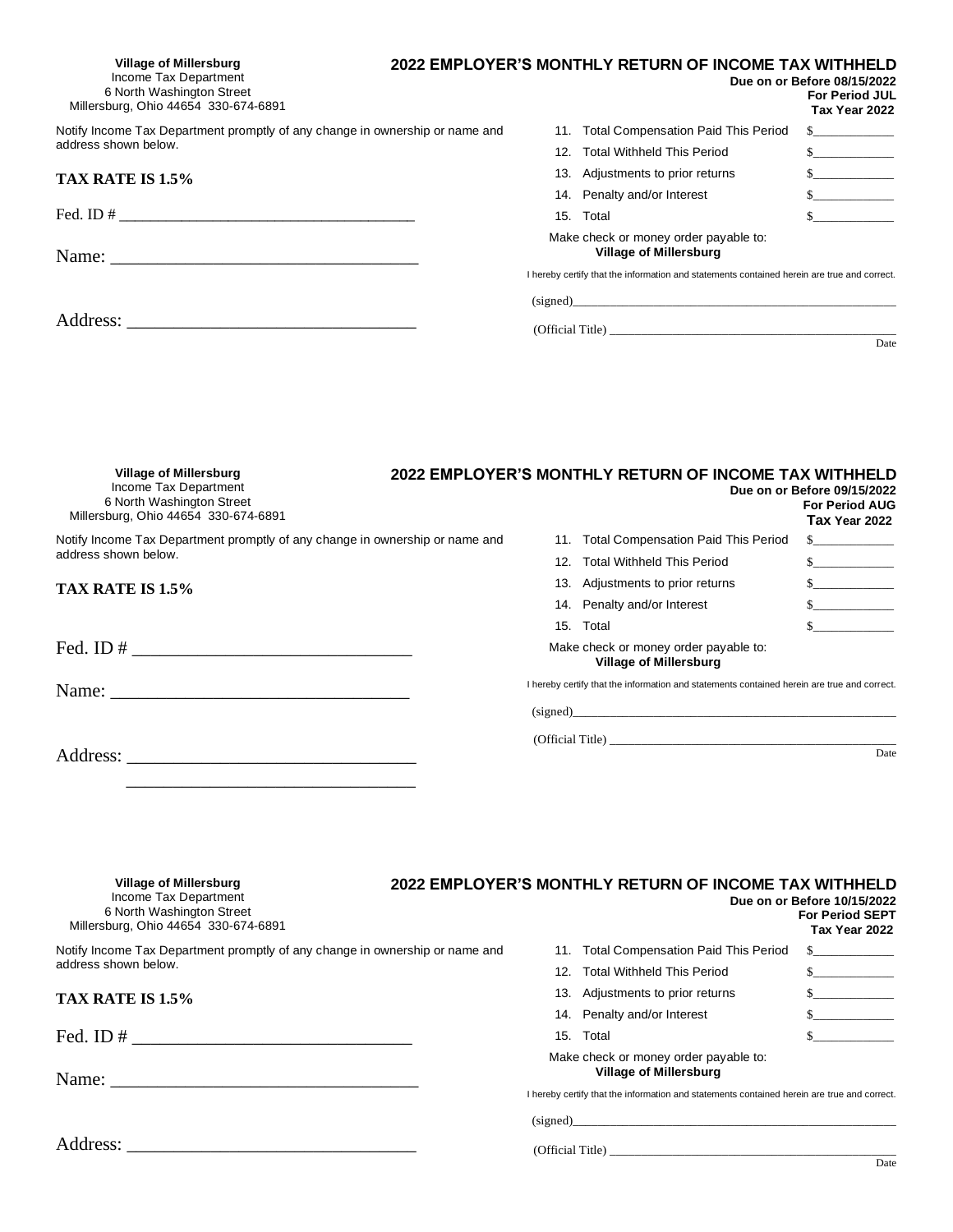| Village of Millersburg<br>Income Tax Department<br>6 North Washington Street<br>Millersburg, Ohio 44654 330-674-6891 |                  |     | 2022 EMPLOYER'S MONTHLY RETURN OF INCOME TAX WITHHELD                                       | Due on or Before 11/15/2022<br><b>For Period OCT</b><br>Tax Year 2022 |
|----------------------------------------------------------------------------------------------------------------------|------------------|-----|---------------------------------------------------------------------------------------------|-----------------------------------------------------------------------|
| Notify Income Tax Department promptly of any change in ownership or name and                                         |                  | 16. | <b>Total Compensation Paid This Period</b>                                                  |                                                                       |
| address shown below.                                                                                                 |                  |     | <b>Total Withheld This Period</b>                                                           | s                                                                     |
| TAX RATE IS 1.5%                                                                                                     |                  |     | 18. Adjustments to prior returns                                                            | s                                                                     |
|                                                                                                                      |                  |     | 19. Penalty and/or Interest                                                                 | s                                                                     |
|                                                                                                                      |                  |     | 20. Total                                                                                   | $\mathbb{S}$                                                          |
|                                                                                                                      |                  |     | Make check or money order payable to:<br><b>Village of Millersburg</b>                      |                                                                       |
|                                                                                                                      |                  |     | I hereby certify that the information and statements contained herein are true and correct. |                                                                       |
|                                                                                                                      |                  |     |                                                                                             |                                                                       |
|                                                                                                                      | (Official Title) |     |                                                                                             |                                                                       |
|                                                                                                                      |                  |     |                                                                                             | Date                                                                  |
|                                                                                                                      |                  |     |                                                                                             |                                                                       |

| <b>Village of Millersburg</b><br>Income Tax Department<br>6 North Washington Street<br>Millersburg, Ohio 44654 330-674-6891                                                                                                                                                                            |  | 2022 EMPLOYER'S MONTHLY RETURN OF INCOME TAX WITHHELD                                       | Due on or Before 12/15/2022<br><b>For Period NOV</b><br>Tax Year 2022 |
|--------------------------------------------------------------------------------------------------------------------------------------------------------------------------------------------------------------------------------------------------------------------------------------------------------|--|---------------------------------------------------------------------------------------------|-----------------------------------------------------------------------|
| Notify Income Tax Department promptly of any change in ownership or name and                                                                                                                                                                                                                           |  | 16. Total Compensation Paid This Period                                                     | $\sim$                                                                |
| address shown below.                                                                                                                                                                                                                                                                                   |  | 17. Total Withheld This Period                                                              |                                                                       |
| TAX RATE IS 1.5%                                                                                                                                                                                                                                                                                       |  | 18. Adjustments to prior returns                                                            | $\sim$                                                                |
|                                                                                                                                                                                                                                                                                                        |  | 19. Penalty and/or Interest                                                                 | $\sim$                                                                |
|                                                                                                                                                                                                                                                                                                        |  | 20. Total                                                                                   | $\mathbf{s}$                                                          |
| Fed. ID # $\frac{1}{2}$ = $\frac{1}{2}$ = $\frac{1}{2}$ = $\frac{1}{2}$ = $\frac{1}{2}$ = $\frac{1}{2}$ = $\frac{1}{2}$ = $\frac{1}{2}$ = $\frac{1}{2}$ = $\frac{1}{2}$ = $\frac{1}{2}$ = $\frac{1}{2}$ = $\frac{1}{2}$ = $\frac{1}{2}$ = $\frac{1}{2}$ = $\frac{1}{2}$ = $\frac{1}{2}$ = $\frac{1}{2$ |  | Make check or money order payable to:<br><b>Village of Millersburg</b>                      |                                                                       |
|                                                                                                                                                                                                                                                                                                        |  | I hereby certify that the information and statements contained herein are true and correct. |                                                                       |
|                                                                                                                                                                                                                                                                                                        |  | (signed)                                                                                    |                                                                       |
|                                                                                                                                                                                                                                                                                                        |  | (Official Title)                                                                            |                                                                       |
| Address:                                                                                                                                                                                                                                                                                               |  |                                                                                             | Date                                                                  |

| <b>Village of Millersburg</b><br>Income Tax Department<br>6 North Washington Street<br>Millersburg, Ohio 44654 330-674-6891 |     | 2022 EMPLOYER'S MONTHLY RETURN OF INCOME TAX WITHHELD                                                                                                                 | Due on or Before 01/15/2023<br><b>For Period DEC</b><br>Tax Year 2022 |
|-----------------------------------------------------------------------------------------------------------------------------|-----|-----------------------------------------------------------------------------------------------------------------------------------------------------------------------|-----------------------------------------------------------------------|
| Notify Income Tax Department promptly of any change in ownership or name and                                                | 16. | <b>Total Compensation Paid This Period</b>                                                                                                                            | $\sim$                                                                |
| address shown below.                                                                                                        | 17. | <b>Total Withheld This Period</b>                                                                                                                                     | $\mathbb{S}$                                                          |
| TAX RATE IS 1.5%                                                                                                            |     | 18. Adjustments to prior returns                                                                                                                                      | s                                                                     |
|                                                                                                                             |     | 19. Penalty and/or Interest                                                                                                                                           | s                                                                     |
|                                                                                                                             | 20. | Total                                                                                                                                                                 |                                                                       |
|                                                                                                                             |     | Make check or money order payable to:<br><b>Village of Millersburg</b><br>I hereby certify that the information and statements contained herein are true and correct. |                                                                       |
|                                                                                                                             |     | (signed)                                                                                                                                                              |                                                                       |
| Address:                                                                                                                    |     |                                                                                                                                                                       |                                                                       |